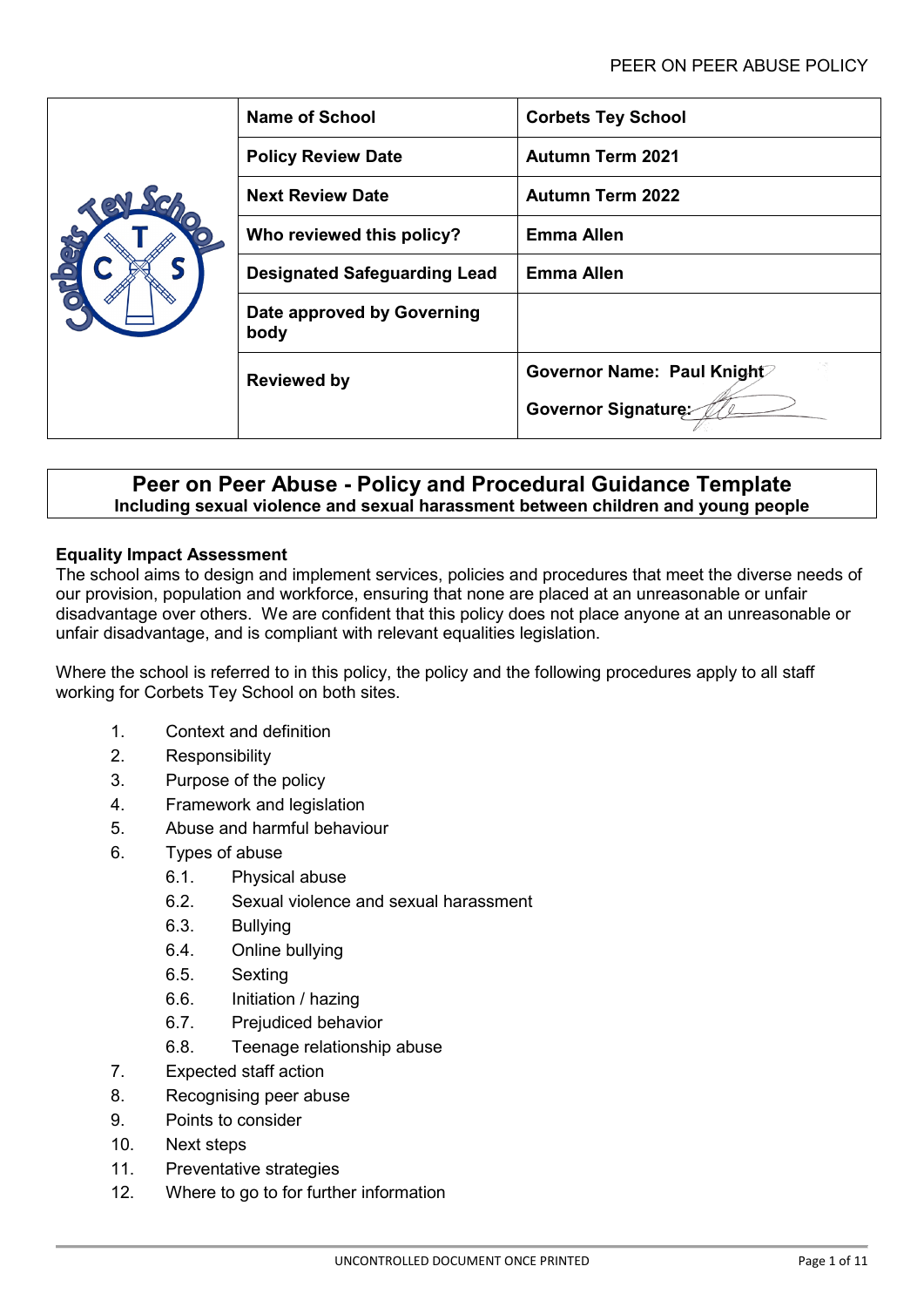### **1. Context and Definition**

## **Peer abuse is behaviour by an individual or group, intending to physically, sexually or emotionally hurt others.**

All staff should recognise that children and young people are capable of abusing their peers.

All staff should be aware of safeguarding issues from peer abuse including:

- bullying (including online bullying)
- physical abuse such as hitting, kicking, shaking, biting, hair pulling, or otherwise causing physical harm
- sexual violence and sexual harassment
- sexting (also known as youth produced sexual imagery); and
- initiation/hazing type violence and rituals.

This abuse can:

- Be motivated by perceived differences e.g. on grounds of race, religion, gender, sexual orientation, disability or other differences
- Result in significant, long lasting and traumatic isolation, intimidation or violence to the victim; vulnerable adults are at particular risk of harm

Children or young people who harm others may have additional or complex needs e.g.:

- Significant disruption in their own lives
- Exposure to domestic abuse or witnessing or suffering abuse
- Educational under-achievement
- Involved in crime

Stopping violence and ensuring immediate physical safety is the first priority of any education setting, but emotional bullying can sometimes be more damaging than physical. School staff, alongside their Designated Safeguarding Lead and/or Deputy, have to make their own judgements about each specific case and should use this policy guidance to help.

### **2. Responsibility**

Keeping Children Safe in Education (KCSIE), 2020 states that

'*Governing bodies and proprietors should ensure their child protection policy includes procedures to minimise the risk of peer on peer abuse and sets out how allegations of peer on peer abuse will be investigated and dealt with*'.

It also emphasises that the voice of the child must be heard

'*Governing bodies, proprietors and school or college leaders should ensure the child's wishes and feelings are taken into account when determining what action to take and what services to provide. Systems should be in place for children and young people to express their views and give feedback. Ultimately, all system and processes should operate with the best interests of the child at their heart.'*

Peer on Peer abuse is referenced in the Safeguarding and Child Protection Policy. The sensitive nature and specific issues involved with peer on peer necessitate separate policy guidance.

At Corbets Tey School we continue to ensure that any form of abuse or harmful behaviour is dealt with immediately and consistently to reduce the extent of harm to the young person, with full consideration to the impact on that individual child's emotional and mental health and well-being.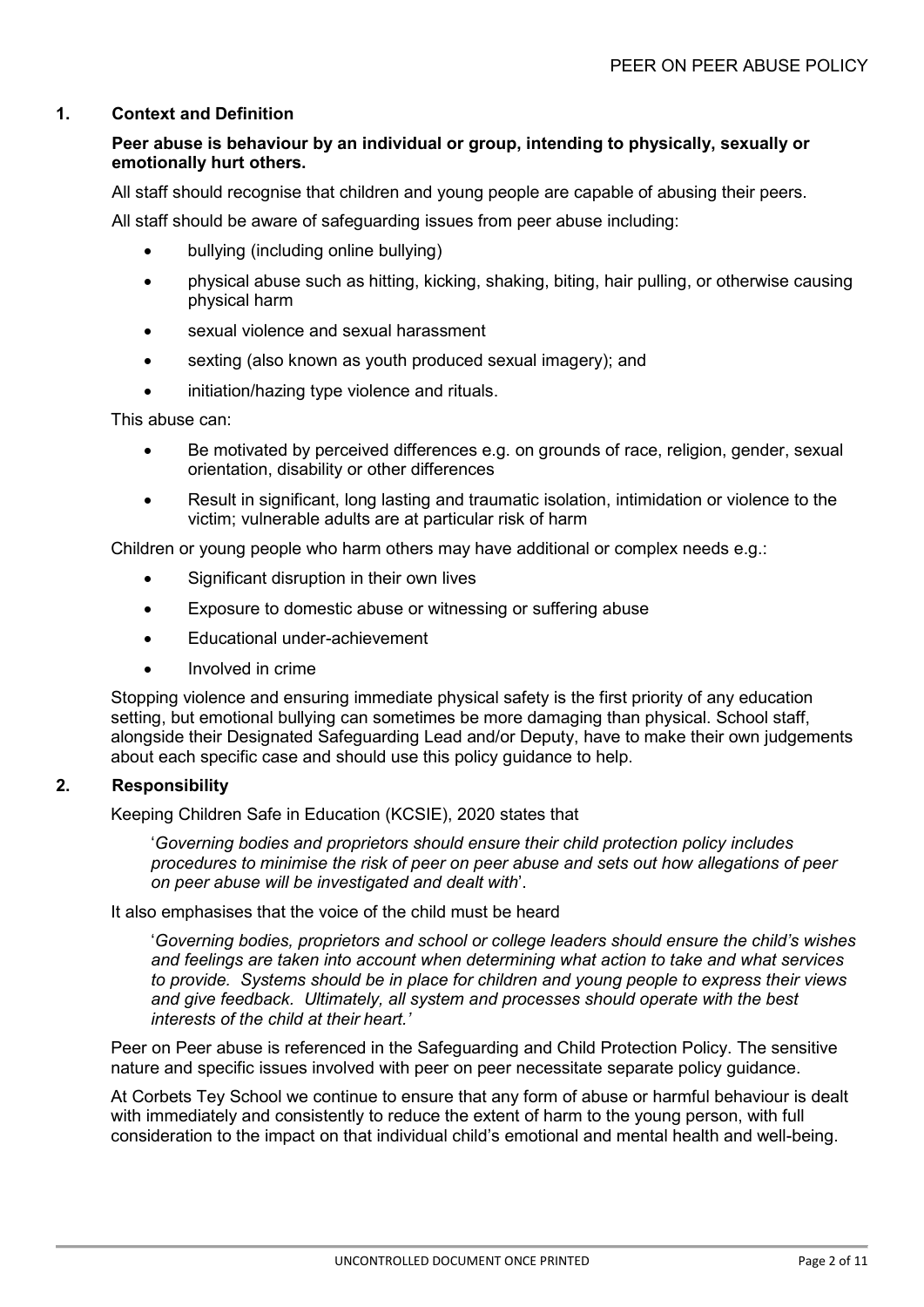# **3. Purpose of Policy**

The purpose of this policy is to explore some forms of peer on peer abuse. The policy also includes a planned and supportive response to the issues.

At Corbets Tey School we have the following policies in place that should be read in conjunction with this policy:

- 3.1 Anti-Bullying including Online Bullying Policy
- 3.2 Safeguarding and Child Protection Policy
- 3.3 Online Safety Policy

### **4. Framework and Legislation**

This policy is supported by the key principles of the Children's Act, 1989 that the child's welfare is paramount. Another key document is Working Together, 2018, highlighting that every assessment of a child, *'must be informed by the views of the child'.* (Working Together, 2018:21) This is echoed by Keeping Children Safe in Education, 2021 through ensuring procedures are in place in schools and settings to hear the voice of the child.

#### **5. Abuse and harmful behaviour**

It is necessary to consider

- what abuse is and what it looks like
- how it can be managed
- what appropriate support and intervention can be put in place to meet the needs of the individual
- what preventative strategies may be put in place to reduce further risk of harm.

Abuse is abuse and should never be tolerated or passed off as 'banter' or 'part of growing up'. It is important to consider the forms abuse may take and the subsequent actions required.

- Children and young people are vulnerable to abuse by their peers. Such abuse should be taken as seriously as abuse by adults and should be subject to the same child protection procedures.
- Children can abuse other children. This can include (but is not limited to): abuse within intimate partner relationships; bullying (including cyberbullying); sexual violence and sexual harassment; physical abuse such as hitting, kicking, shaking, biting, hair pulling, or otherwise causing physical harm; sexting and initiation/hazing type violence and rituals. (KCSIE 2021)
- Staff should not dismiss abusive behaviour as normal between young people and should not develop high thresholds before taking action.
- Staff should be aware of the potential uses of information technology for bullying and abusive behaviour between young people.
- Staff should be aware of the added vulnerability of children and young people who have been the victims of violent crime (for example mugging), including the risk that they may respond to this by abusing younger or weaker children.

The alleged perpetrator is likely to have considerable unmet needs as well as posing a significant risk of harm to other children and young people. Evidence suggests that such children and young people may have suffered considerable disruption in their lives, may have witnessed or been subjected to physical or [sexual abuse,](http://trixresources.proceduresonline.com/nat_key/keywords/sexual_abuse.html) may have problems in their educational development and may have committed other offences. They may therefore be suffering, or be at risk of suffering, [significant harm](http://trixresources.proceduresonline.com/nat_key/keywords/significant_harm.html) and be in need of protection. Any long-term plan to reduce the risk posed by the alleged perpetrator must address their needs.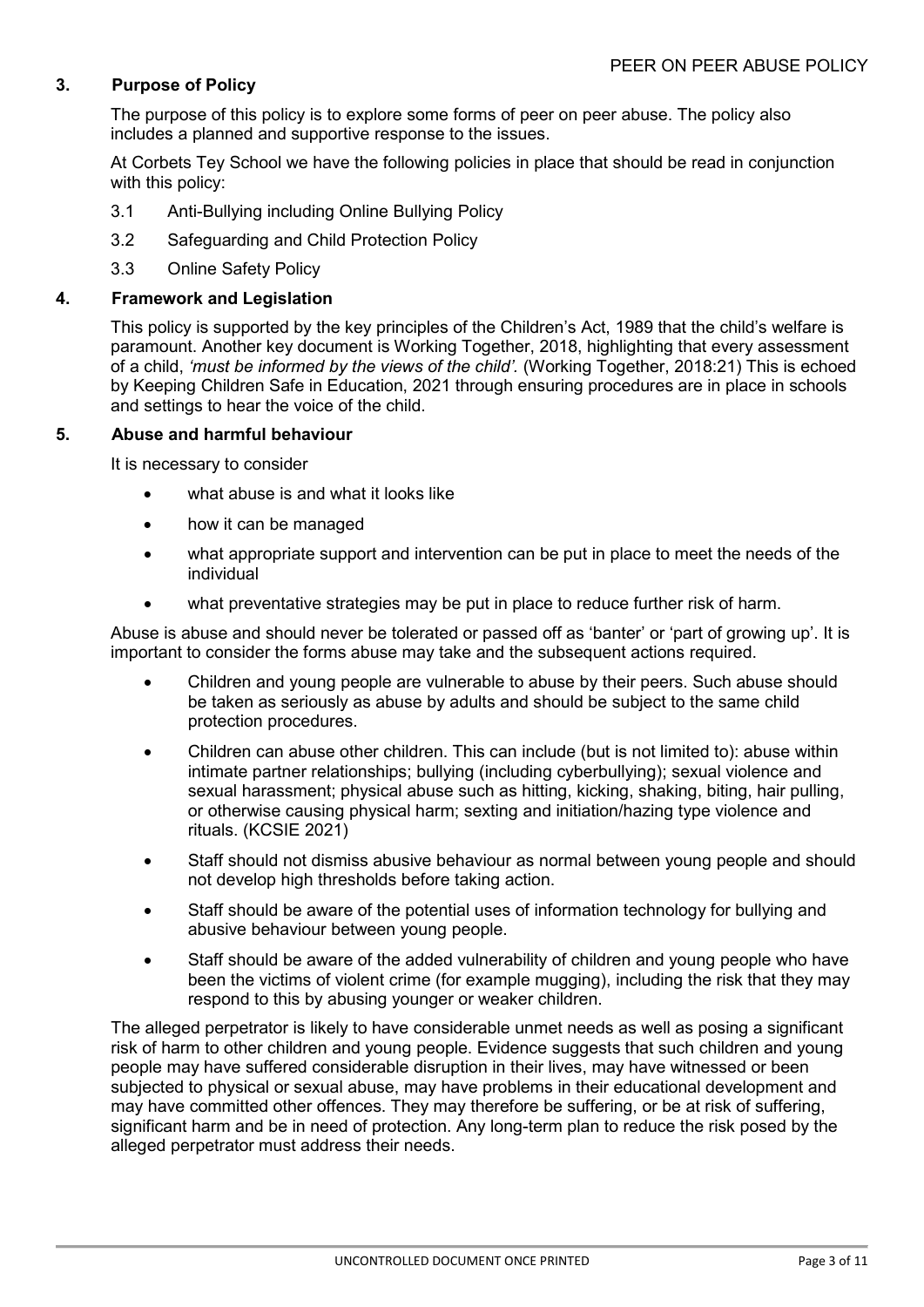# **6. Types of abuse**

There are many forms of abuse that may occur between peers and this list is not exhaustive. Each form of abuse or prejudiced behaviour is described in detail followed by advice and support on actions to be taken.

### **6.1. Physical abuse**

This may include hitting, kicking, nipping/pinching, shaking, biting, hair pulling, or otherwise causing physical harm to another person. There may be many reasons why a child harms another and it is important to understand why a young person has engaged in such behaviour, including accidently before considering the action or punishment to be undertaken.

### **6.2. Sexual violence and sexual harassment**

This must always be referred immediately to the Designated Safeguarding Lead

The DSL will follow the DfE Guidance: [Sexual violence and sexual harassment between](https://www.gov.uk/government/publications/sexual-violence-and-sexual-harassment-between-children-in-schools-and-colleges)  [children in schools and colleges](https://www.gov.uk/government/publications/sexual-violence-and-sexual-harassment-between-children-in-schools-and-colleges) September 2021

with consideration of

| Managing internally | 78.1, page 33 |
|---------------------|---------------|
|                     |               |

- Early Help 78.2, page 34
- MASH referral 78.3. page 35
- Reporting to the police 78.4, Page 36

Sexual violence and sexual harassment can occur between two children or young people of any age and sex. It can also occur through a group of children or young people sexually assaulting or sexually harassing a single child or group of children or young people.

Sexually harmful behaviour from young people is not always contrived or with the intent to harm others. There may be many reasons why a young person engages in sexually harmful behaviour and it may be just as distressing to the young person who instigates it as to the young person it is intended towards. Sexually harmful behaviour may include

- inappropriate sexual language
- inappropriate role play
- sexual touching
- sexual assault/abuse.

Staff should be aware of the importance of:

- making clear that sexual violence and sexual harassment is not acceptable, will never be tolerated and is not an inevitable part of growing up
- not tolerating or dismissing sexual violence or sexual harassment as "banter", "part of growing up", "just having a laugh" or "boys being boys"; and
- challenging behaviours (potentially criminal in nature), such as grabbing bottoms, breasts and genitalia, flicking bras and lifting up skirts. Dismissing or tolerating such behaviours risks normalising them
- **Upskirting:** where someone takes a picture under a persons clothing (not necessarily a skirt) without permission and or knowledge, with the intention of viewing their genitals or buttocks (with or without underwear) to obtain sexual gratification, or cause the victim humiliation, distress or alarm. It is a criminal offence. Anyone of any gender, can be a victim.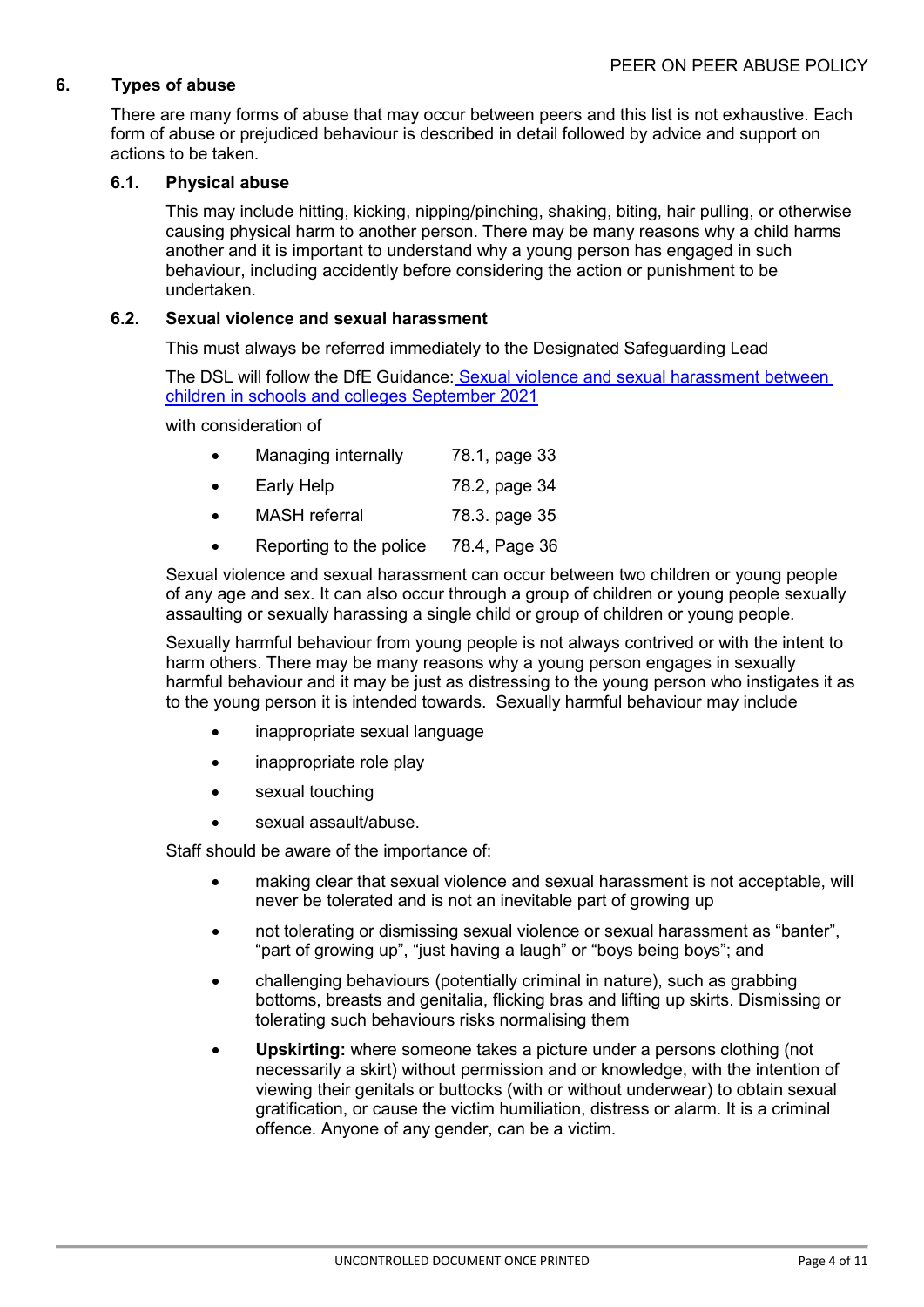## **6.3. Bullying**

Bullying is unwanted, aggressive behaviour among school aged children or young people that involves a real or perceived power imbalance. The behaviour is repeated, or has the potential to be repeated, over time. Both young people who are bullied and who bully others may have serious, lasting problems.

In order to be considered bullying, the behaviour must be aggressive and include:

- An Imbalance of Power: Young people who bully use their power—such as physical strength, access to embarrassing information, or popularity—to control or harm others. Power imbalances can change over time and in different situations, even if they involve the same people.
- Repetition: Bullying behaviours happen more than once or have the potential to happen more than once.

Bullying includes actions such as making threats, spreading rumours, attacking someone physically or verbally or for a particular reason e.g. size, hair colour, gender, sexual orientation, and excluding someone from a group on purpose.

#### **6.4. Online Bullying**

Online Bullying is the use of technology (social networking, messaging, text messages, email, chat rooms etc.) to harass threaten or intimidate someone for the same reasons as stated above.

Online bullying can take many forms

- Abusive or threatening texts, emails or messages
- Posting abusive comments on social media sites
- Sharing humiliating videos or photos of someone else
- Stealing someone's online identity
- Spreading rumours online
- Trolling sending someone menacing or upsetting messages through social networks, chatrooms or games
- Developing hate sites about another person
- Prank calls or messages
- Group bullying or exclusion online
- Anonymous messaging
- Encouraging a young person to self-harm
- Pressuring children or young people to send sexual messages or engaging in sexual conversations

### **6.5. Sexting / Sharing nude or indecent imagery**

The term 'sexting' relates to the sending of indecent images, videos and/or written messages with sexually explicit content; these are created and sent electronically. They are often 'shared' via social networking sites and instant messaging services.

**Upskirting:** typically involves taking a picture under a person's clothing without them knowing, with the intention of viewing their genitals or buttocks to obtain sexual gratification, or cause the victim humiliation, distress or alarm. It is a criminal offence. Anyone of any gender, can be a victim.

This must always be referred immediately to the Designated Safeguarding Lead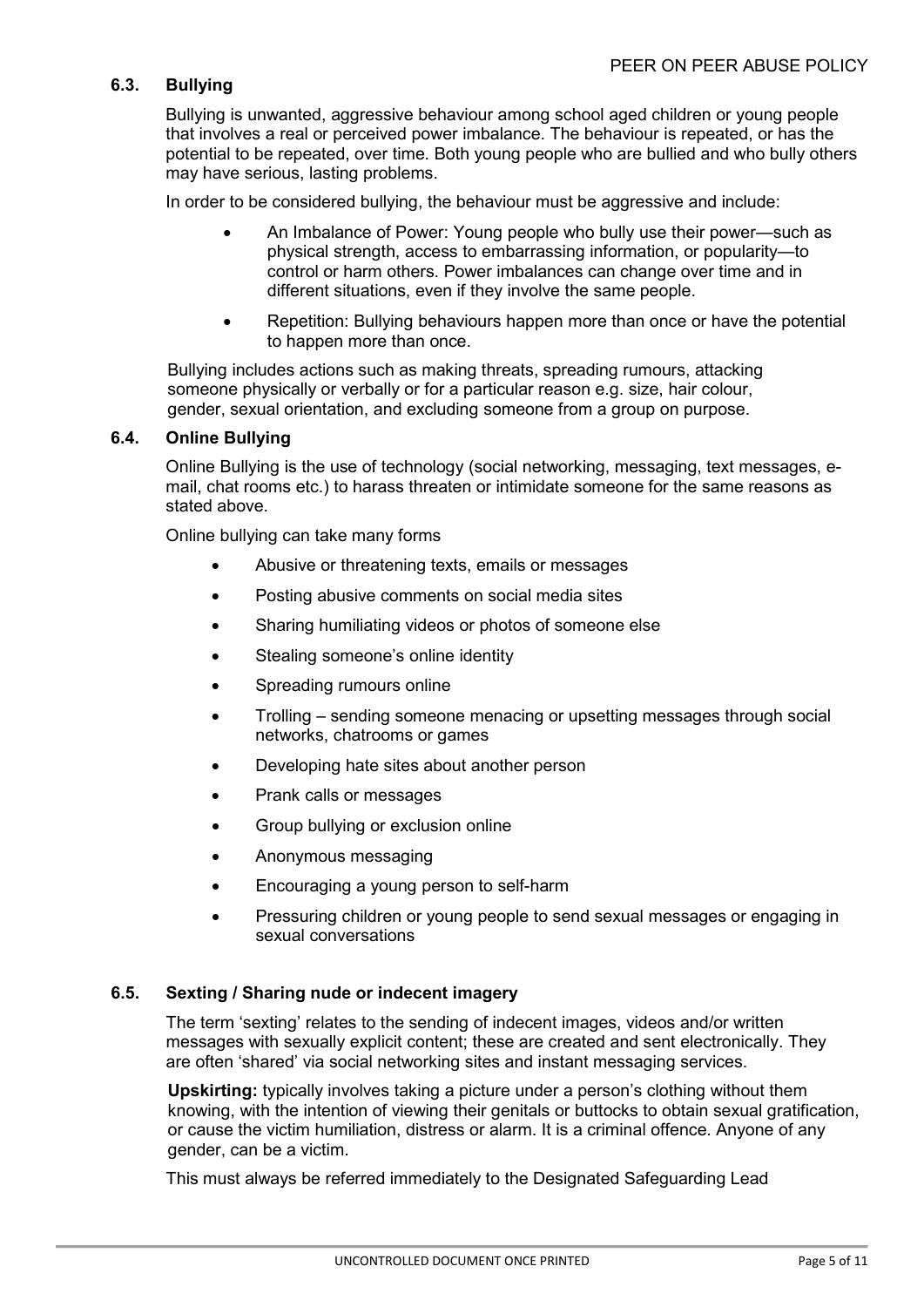DSL will follow the UKCIS: Sexting in schools and colleges 2016 guidance. (An updated copy of this guidance is due autumn term 2020)

[https://www.gov.uk/government/uploads/system/uploads/attachment\\_data/file/551575/6.243](https://www.gov.uk/government/uploads/system/uploads/attachment_data/file/551575/6.2439_KG_NCA_Sexting_in_Schools_WEB__1_.PDF) 9 KG NCA Sexting in Schools WEB 1.PDF

#### **6.6. Initiation/Hazing**

Hazing is a form of initiation ceremony which is used to induct newcomers into an organisation such as a private school, sports team etc. There are a number of different forms, from relatively mild rituals to severe and sometimes violent ceremonies. The ceremony welcomes newcomers by subjecting them to a series of trials which promote a bond between them. After the hazing is over, the newcomers also have something in common with older members of the organisation, because they all experienced it as part of a rite of passage. Many rituals involve humiliation, embarrassment, abuse, and harassment.

#### **6.7. Prejudiced Behaviour**

The term prejudice-related bullying refers to a range of hurtful behaviour, physical or emotional or both, which causes someone to feel powerless, worthless, excluded or marginalised, and which is connected with prejudices around belonging, identity and equality in wider society – for example disabilities and special educational needs, ethnic, cultural and religious backgrounds, gender, home life, (for example in relation to issues of care, parental occupation, poverty and social class) and sexual identity.

#### **6.8. Teenage relationship abuse**

Teenage relationship abuse is a pattern of actual or threatened acts of physical, sexual, and/or emotional abuse, perpetrated by an adolescent (between the ages of 13 and 18) against a current or former partner. Abuse may include insults, coercion, social sabotage, sexual harassment, threats and/or acts ofphysical or sexual abuse. The abusive teen uses this pattern of violent and coercive behaviour, in a heterosexual or same gender relationship, in order to gain power and maintain control over the partner. This abuse may be child sexual exploitation.

### **7. Expected staff action**

Staff should consider the seriousness of the case and make a quick decision whether to inform the Designated Safeguarding Lead immediately before taking any further in-school actions.

#### **8. Recognising peer abuse**

An assessment of an incident between peers should be completed and consider:

- Chronological and developmental ages of everyone involved
- Difference in their power or authority in relation to age, race, gender, physical, emotional or intellectual vulnerability
- All alleged physical and verbal aspects of the behaviour and incident
- Whether the behaviour involved inappropriate sexual knowledge or motivation
- What was the degree of physical aggression, intimidation, threatening behaviour or bribery
- The effect on the victim
- Any attempts to ensure the behaviour and incident is kept a secret
- The child or young person's motivation or reason for the behaviour, if they admit that it occurred
- Whether this was a one-off incident, or longer in duration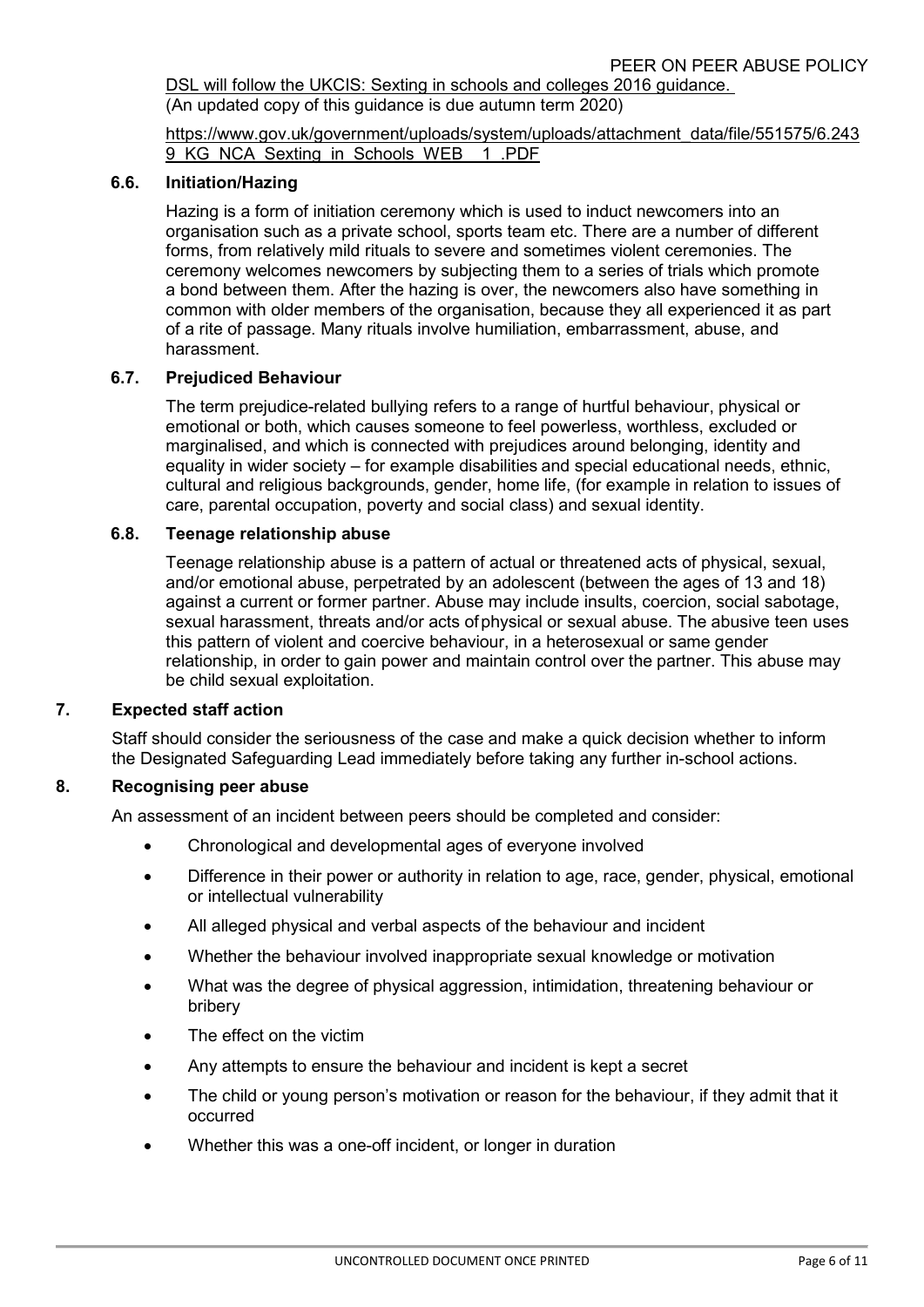### PEER ON PEER ABUSE POLICY

It is important to deal with a situation of peer abuse immediately and sensitively. It is necessary to gather the information as soon as possible to get the true facts. It is equally important to deal with it sensitively and think about the language used and the impact of that language on both the children and the parents when they become involved. Avoid language that may create a 'blame' culture and leave a child labelled.

Staff will talk to children and young people in a calm and consistent manner. Staff will not be prejudiced, judgmental, dismissive or irresponsible in dealing with such sensitive matters.

## **8.1. Taking Action**

- Always take complaints seriously
- Gain a statement of facts from the pupil(s)
- Assess needs of victim and alleged perpetrator
- Consider referral to Police or Social Care
- Contribute to multi-agency assessments
- Convene a risk management meeting
- Record all incidents and all action taken

## **8.2. Recording sexualised behaviour**

- Be clear, explicit and non-avoidant, and avoid vague statements or euphemisms
- Record as soon as possible, as you can quickly forget or confuse detail
- Follow the prompts on your safeguarding and child protection recording form
- Use proper names for body parts but record exactly any language or vocabulary used by the child or young person. Use the child or young person's exact words in quotation marks.
- Note where and when the incident happened and whether anyone else was around.

### **8.3. Gather the Facts**

Speak to all the children or young people involved separately, gain a statement of facts from them and use **consistent language** and **open questions** for each account. Ask the children or young people to tell you what happened. Use open questions, 'where, when, why, who'. (What happened? Who observed the incident? What was seen? What was heard? Did anyone intervene?). Do not interrogate or ask leading questions.

### **8.4. Consider the Intent**

Has this been a deliberate or contrived situation for a child or young person to be able to harm another?

### **8.5. Decide on your next course of action**

If you believe any child or young person to be at risk of significant harm you must report to the Designated Safeguarding Lead immediately; they will follow the school's Safeguarding and Child Protection Policy.

If MASH and the police intend to pursue this further, they may ask to interview the children or young people in school or they may ask for parents to come to school to be spoken to. It is important to be prepared for every situation and the potential time it may take.

### **8.6. Informing parents/carers**

The best way to inform parents/carers is face to face. Although this may be time consuming, the nature of the incident and the type of harm/abuse a child or young person may be suffering can cause fear and anxiety to parents/carers whether their child is the child or young person who was harmed or who harmed another.

Is the pupil 13+ and does not want to share with parents? Use the 'Gillick' test and the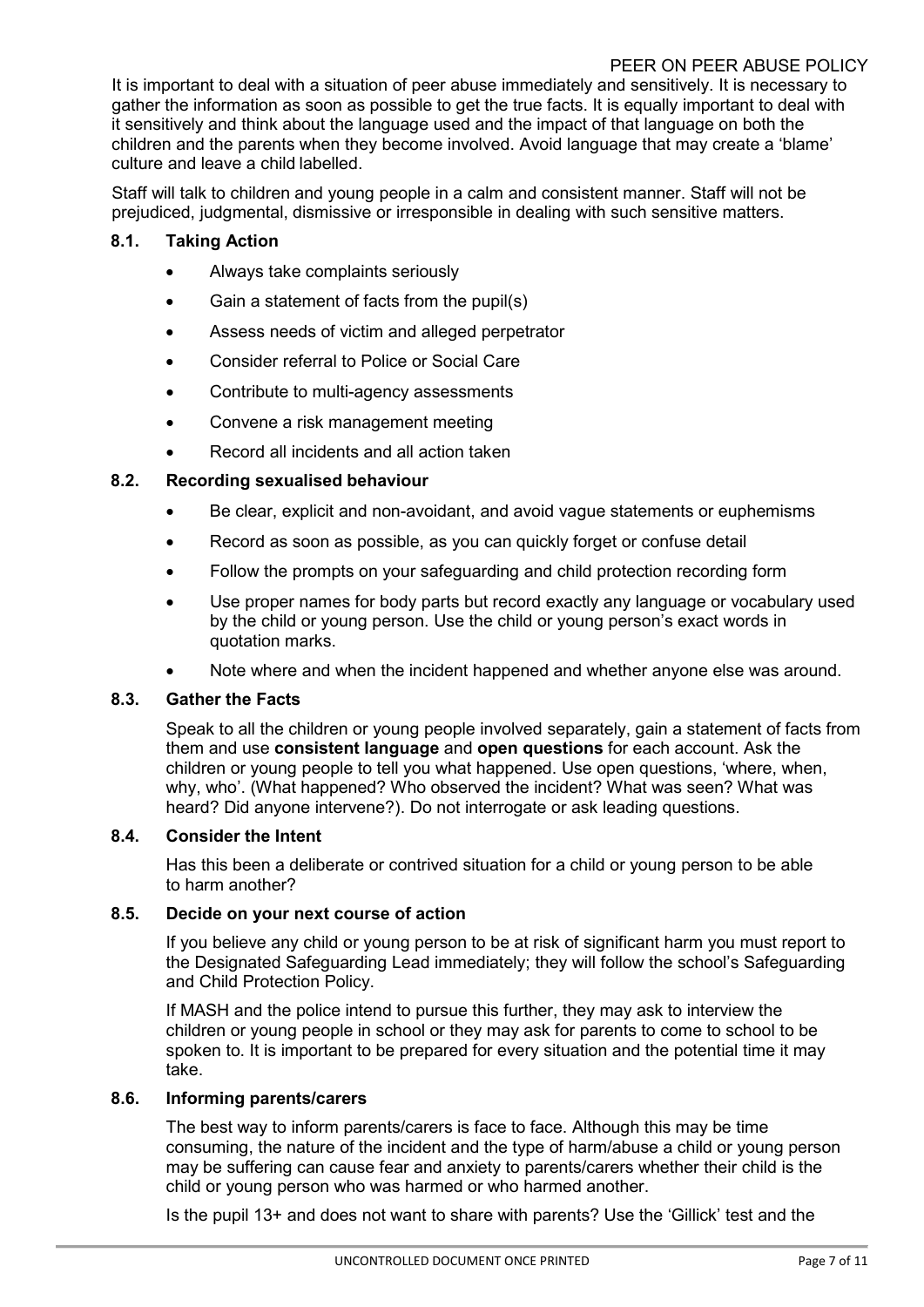'Fraser' guidelines.

#### [https://www.nspcc.org.uk/preventing-abuse/child-protection-system/legal-definition-child](https://www.nspcc.org.uk/preventing-abuse/child-protection-system/legal-definition-child-rights-law/gillick-competency-fraser-guidelines/)[rights-law/gillick-competency-fraser-guidelines/](https://www.nspcc.org.uk/preventing-abuse/child-protection-system/legal-definition-child-rights-law/gillick-competency-fraser-guidelines/)

In all circumstances where the risk of harm to the child or young person is evident then the school should encourage the child or young person to share the information with their parent/carer (they may be scared to tell parents/carers that they are being harmed in any way).

## **9. Points to consider**

# **9.1. What is the age of the children and young people involved?**

How old are the children or young people involved in the incident and is there any age difference between those involved? In relation to sexual exploration, children under the age of 5, in particular 1-4 year olds who are learning toileting skills may show a particular interest in exploration at around this stage. This, however should not be overlooked.

## **9.2. Where did the incident or incidents take place?**

Was the incident in an open, visible place to others? If so was it observed? If not, is more supervision required within this particular area?

### **9.3. What was the explanation by all children and young people involved of what occurred?**

Can each of the children or young people give the same explanation of the incident and also what is the effect on the young people involved? Is the incident seen to be bullying for example, in which case regular and repetitive? Is the version of one child or young person different from another and why?

## **9.4. What is each of the young persons' own understanding of what occurred?**

Do the children or young people know/understand what they are doing? E.g. do they have knowledge of body parts, of privacy and that it is inappropriate to touch? Is the child or young person's explanation in relation to something they may have heard or been learning about that has prompted the behaviour? Is the behaviour deliberate and contrived? Does the child or young person have understanding of the impact of their behaviour on the other person?

### **9.5. Repetition**

Has the behaviour been repeated to an individual on more than one occasion? In the same way it must be considered has the behaviour persisted to an individual after the issue has already been discussed or dealt with and appropriately resolved?

### **10. Next Steps**

Once the outcome of the incident(s) has been established it is necessary to ensure future incidents of abuse do not occur again and consider the support and intervention required for those involved.

### **10.1. For the child or young person who has been harmed**

What support they require depends on the individual child or young person. It may be that they wish to seek counselling or one to one support via a mentor. It may also be that they feel able to deal with the incident(s) on their own or with support of family and friends; in which case it is necessary that this child or young person continues to be monitored and offered support should they require it in the future. If the incidents are of a bullying nature, the child or young person may need support in improving peer groups/relationships with other young people, or some restorative justice work with all those involved may be required.

Other interventions that could be considered may target a whole class or year group for example a speaker on online bullying, relationship abuse etc. It may be that through the continued curriculum of Relationship and Sex Education (from 2020), PSHE and SMSC that certain issues can be discussed and debated more frequently.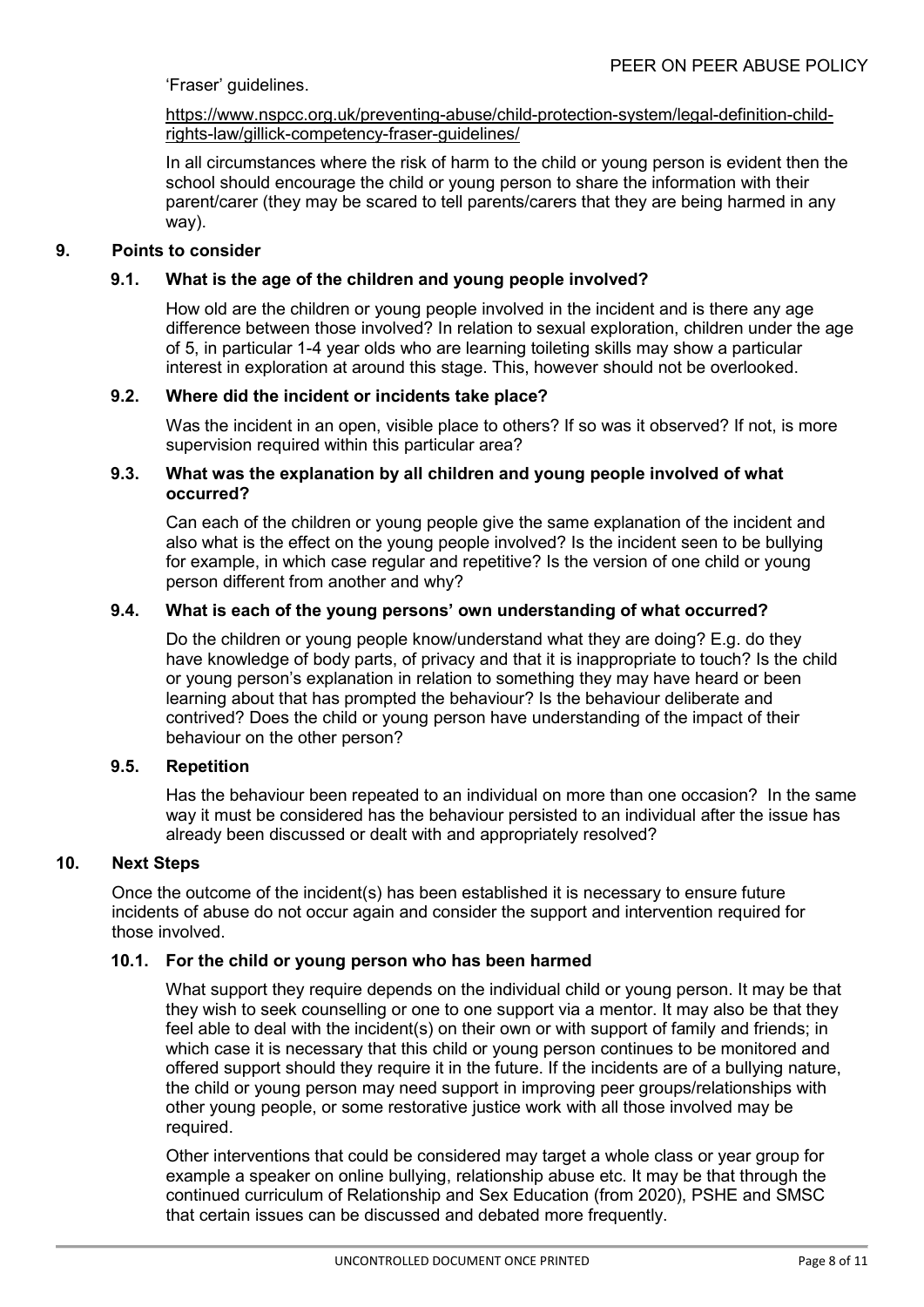If the child or young person feels particularly vulnerable it may be that a risk assessment can be put in place for them whilst in school so that they have someone named that they can talk to, support strategies for managing future issues and identified services to offer additional support.

#### **10.2. For the child or young person who has displayed harmful behaviour**

It is important to find out why the child or young person has behaved in such a way. It may be that the child or young person is experiencing their own difficulties and may even have been harmed themselves in a similar way. In such cases support such as one to one mentoring or counselling may also be necessary.

Particular support from identified services may be necessary through an early help referral and the child or young person may require additional support from family members.

Once the support required to meet the individual needs of the child or young person has been met, it is important that the child or young person receives a consequence for their behaviour. This may be in the form of restorative justice e.g. making amends with the child or young person they have targeted if this has been some form of bullying. In the cases of sexually harmful behaviour it may be a requirement for the young person to engage in one to one work with a particular service or agency (if a crime has been committed this may be through the police or youth offending service). If there is any form of criminal investigation ongoing it may be that this child or young person cannot be educated on site until the investigation has concluded. In which case, the child or young person will need to be provided with appropriate support and education elsewhere.

It may be that the behaviour that the child or young person has displayed may continue to pose a risk to others, in which case an individual risk assessment may be required. This should be completed via a multi- agency response to ensure that the needs of the child or young person and the risks towards others are measured by all of those agencies involved including the child or young person and their parents. This may mean additional supervision of the young person or protective strategies if the child or young person feels at risk of engaging in further inappropriate or harmful behaviour.

The school may also choose a punishment as a consequence such as exclusion or internal exclusion/inclusion/seclusion for a period of time to allow the child or young person to reflect on their behaviour.

### **10.3. After care**

It is important that following the incident the child or young people involved continue to feel supported and receive help even if they have stated that they are managing the incident. Sometimes the feelings of remorse, regret or unhappiness may occur at a much later stage than the incident. It is important to ensure that the children or young people do not engage in any further harmful behaviour either towards someone else or to themselves as a way of coping (e.g. self-harm). For this reason, regular reviews with the children or young people following the incident(s) are imperative.

#### **11. Preventative Strategies**

Peer on peer abuse can and will occur on any site even with the most robust policies and support processes. It is important to develop appropriate strategies to proactively prevent peer on peer abuse.

This school has an open environment where children and young people feel safe to share information about anything that is upsetting or worrying them. There is a strong and positive PSHE/SMSC curriculum that tackles such issues as prejudiced behaviour and gives children and young people an open forum to talk things through rather than seek one on one opportunities to be harmful to one another. The school makes sure that 'support and report' signposting is available to children and young people.

Staff will not dismiss issues as 'banter' or 'growing up' or compare them to their own experiences of childhood. Staff will consider each issue and each individual in their own right before taking action.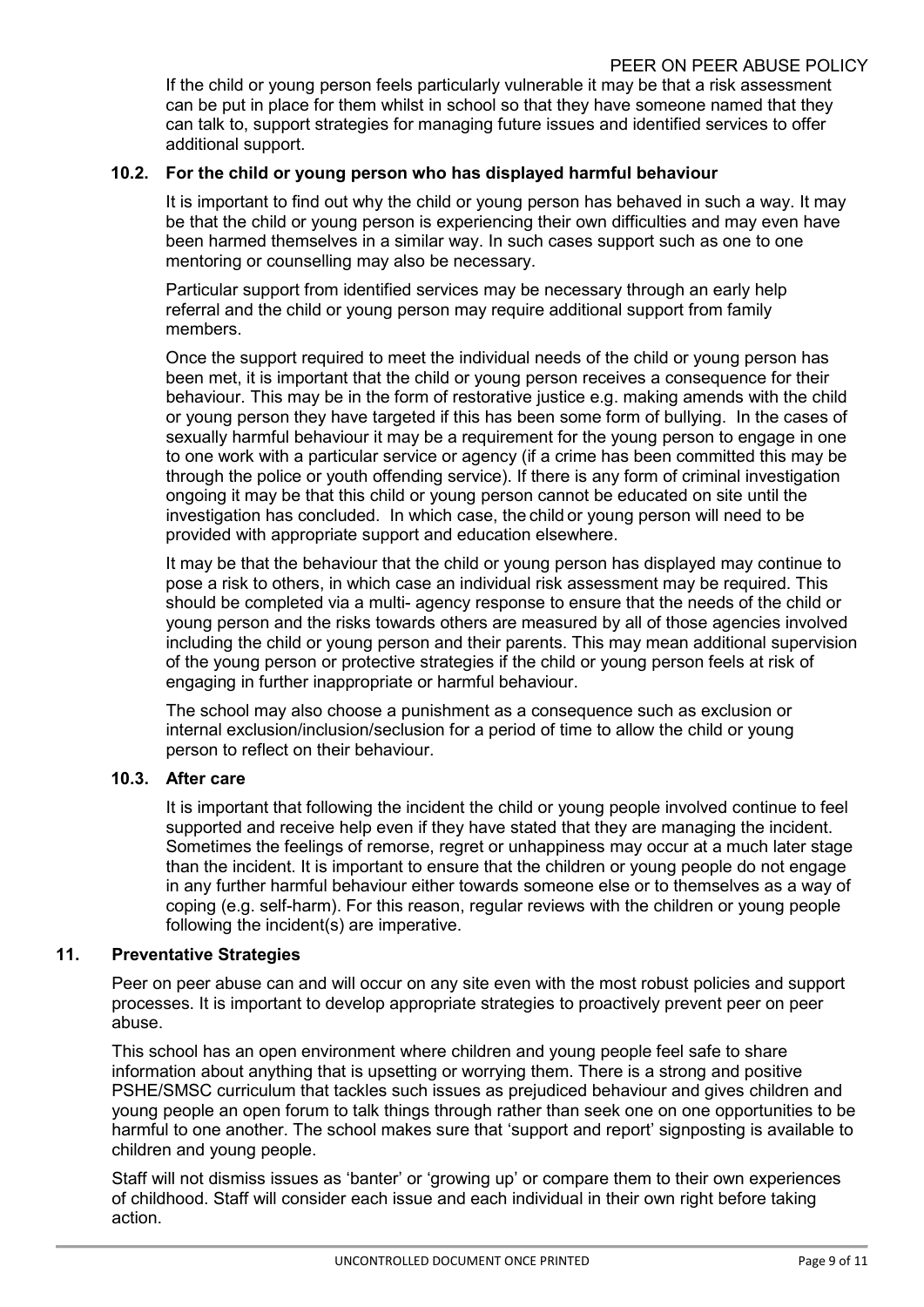## PEER ON PEER ABUSE POLICY

Young people or children are part of changing their circumstances and, through school council and pupil voice for example, we encourage children and young people to support changes and develop 'rules of acceptable behaviour'. We involve pupils in the positive ethos in school; one where all children and young people understand the boundaries of behaviour before it becomes abusive.

## **12. Where to go for further information**

- 12.1. DfE: Statutory guidance: Working together to safeguard children, 2018 <https://www.gov.uk/government/publications/working-together-to-safeguard-children--2>
- 12.2. DfE: Statutory guidance: Keeping children safe in education, September 2021 <https://www.gov.uk/government/publications/keeping-children-safe-in-education--2>
- 12.3. DfE Guidance: [Sexual violence and sexual harassment between children in schools and](https://www.gov.uk/government/uploads/system/uploads/attachment_data/file/719902/Sexual_violence_and_sexual_harassment_between_children_in_schools_and_colleges.pdf)  [colleges,](https://www.gov.uk/government/uploads/system/uploads/attachment_data/file/719902/Sexual_violence_and_sexual_harassment_between_children_in_schools_and_colleges.pdf) September 2021 [https://www.gov.uk/government/publications/sexual-violence-and-sexual-harassment](https://www.gov.uk/government/publications/sexual-violence-and-sexual-harassment-between-children-in-schools-and-colleges)[between-children-in-schools-and-colleges](https://www.gov.uk/government/publications/sexual-violence-and-sexual-harassment-between-children-in-schools-and-colleges)
- 12.4. DfE: Searching, screening and confiscation at school, January 2018 <https://www.gov.uk/government/publications/searching-screening-and-confiscation>
- 12.5. DfE: Preventing and Tackling Bullying, July 2017 <https://www.gov.uk/government/publications/preventing-and-tackling-bullying>
- 12.6. DfE: Statutory guidance School exclusion, September 2021 <https://www.gov.uk/government/publications/school-exclusion>
- 12.7. DfE: Teaching Online Safety in Schools, June 2019 <https://www.gov.uk/government/publications/teaching-online-safety-in-schools>
- 12.8. DfE: Relationship Education and Relationship and Sex Education, September 2021 [https://www.gov.uk/government/publications/relationships-education-relationships-and-sex](https://www.gov.uk/government/publications/relationships-education-relationships-and-sex-education-rse-and-health-education)[education-rse-and-health-education](https://www.gov.uk/government/publications/relationships-education-relationships-and-sex-education-rse-and-health-education)
- 12.9. DfE: Behaviour and discipline in schools, September 2020 <https://www.gov.uk/government/publications/behaviour-and-discipline-in-schools>
- 12.10. DfE: Mental health and behaviour in schools, November 2018 <https://www.gov.uk/government/publications/mental-health-and-behaviour-in-schools--2>
- 12.11. DfE: Children Missing Education, September 2016 <https://www.gov.uk/government/publications/children-missing-education>
- 12.12. DfE: Cyberbullying: Advice for headteachers and school staff, November 2014 [https://assets.publishing.service.gov.uk/government/uploads/system/uploads/attachment\\_d](https://assets.publishing.service.gov.uk/government/uploads/system/uploads/attachment_data/file/374850/Cyberbullying_Advice_for_Headteachers_and_School_Staff_121114.pdf) [ata/file/374850/Cyberbullying\\_Advice\\_for\\_Headteachers\\_and\\_School\\_Staff\\_121114.pdf](https://assets.publishing.service.gov.uk/government/uploads/system/uploads/attachment_data/file/374850/Cyberbullying_Advice_for_Headteachers_and_School_Staff_121114.pdf)
- 12.13. DfE: Mental health and behaviour in schools, November 2018 <https://www.gov.uk/government/publications/mental-health-and-behaviour-in-schools--2>
- 12.14. UKCIS: Sharing nudes and semi-nudes advice for education settings working with children and young people, December 2020

[https://www.gov.uk/government/publications/sharing-nudes-and-semi-nudes-advice-for](https://www.gov.uk/government/publications/sharing-nudes-and-semi-nudes-advice-for-education-settings-working-with-children-and-young-people)[education-settings-working-with-children-and-young-people](https://www.gov.uk/government/publications/sharing-nudes-and-semi-nudes-advice-for-education-settings-working-with-children-and-young-people)

- 12.15. UKCIS: Tackling race and faith targeted bullying face to face and online. May 2017 [https://www.gov.uk/government/publications/tackling-race-and-faith-targeted-bullying-face](https://www.gov.uk/government/publications/tackling-race-and-faith-targeted-bullying-face-to-face-and-online-a-guide-for-schools)[to-face-and-online-a-guide-for-schools](https://www.gov.uk/government/publications/tackling-race-and-faith-targeted-bullying-face-to-face-and-online-a-guide-for-schools)
- 12.16. UKCIS: Education for a connected world, June 2020 <https://www.gov.uk/government/publications/education-for-a-connected-world>
- 12.17. London Child Protection Procedures, edition 6, September 2021 <http://www.londoncp.co.uk/>
- 12.18. Havering: Online CSE toolkit <https://proceduresonline.com/trixcms1/media/5779/cse-toolkit.pdf>